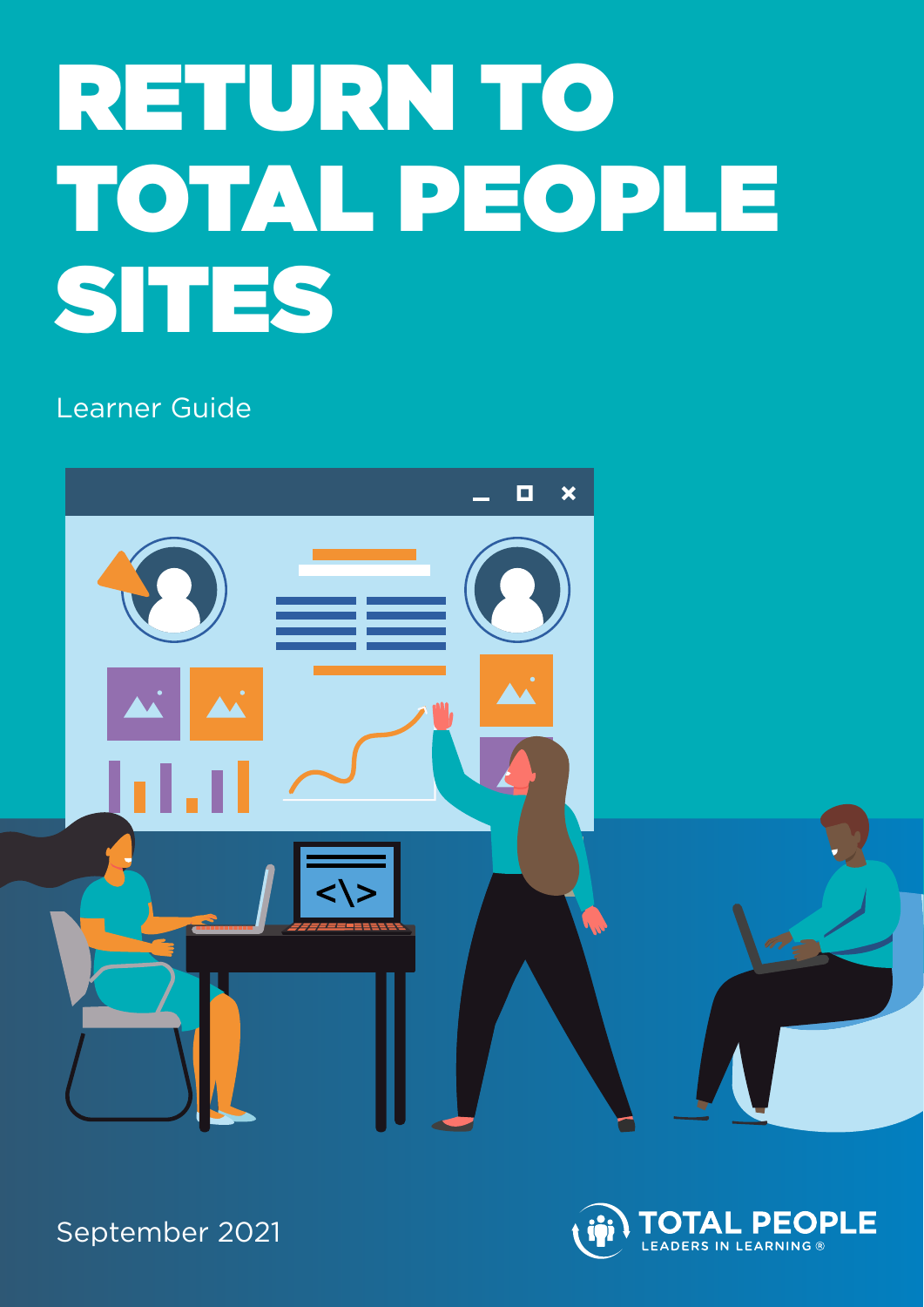# **Safely welcoming you to Total People Training Centres**

# **Welcome**

We've put together some important reminders on what to expect, and what you need to know and do, to make sure everyone is kept safe at our training centres.

Please take some time to read through this information carefully and remember, if you have any questions, please talk to a member of staff.

# **Before you leave home**

- Please remember to bring your mask as you will need to wear this during the day when you are outside the classroom or workshop, and for the first few weeks when you are in the classroom or workshop
- Remember your student ID badge
- Remember you need a face covering to travel on public transport and for public areas and corridors in the Training Centre. Disposable masks should be always be put in the bins marked PPE not in the recycle bin
- If you feel ill or have any Covid-19 symptoms (high temperature, new continuous cough, loss of or change in your usual taste/smell) you should not come in to the Training Centre.

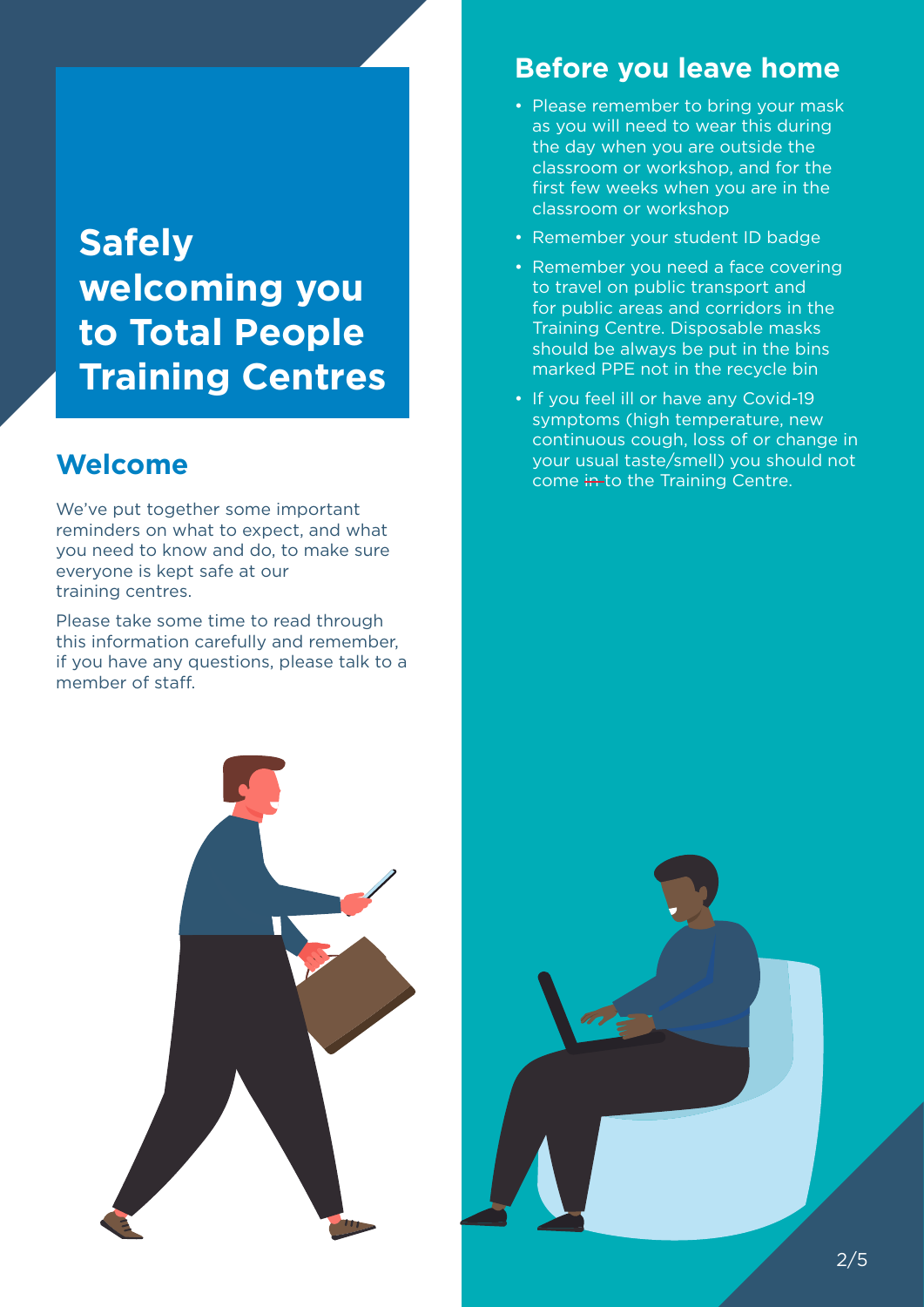



- Only arrive at the time shown on your timetable or at your appointment time. Please go straight into the main entrance
- You will need to wear a face mask/ covering in public areas and corridors in the Training Centre. If you want to throw away a disposable face mask/ covering before coming into the Training Centre, you should put it in the PPE bin. If you want to keep your face mask/covering you should put it in a plastic bag which is separate to your equipment (pens, papers etc). We'll provide hand sanitiser to clean your hands after doing this
- You should use the hand sanitiser provided each time you come into the Training Centre
- When you come into the Training Centre, a staff member will meet you and help you find out where to go
- Not all classes will start and end at the same time. Your start and end time will be on your timetable. Breaks and lunches will also be at different times.



#### **In the Training Centre**

- Please bring a mask with you
- You must always wear your student ID badge. You will get your ID badge on your first day
- There are signs on site to remind you of ways to keep safe. If you don't understand any of them, please ask a member of staff
- Remember to wash your hands thoroughly with warm water and soap at regular intervals through the day
- Please use tissues to 'catch it, bin it, kill it' when sneezing or coughing and try not to touch your face
- Please don't share items, such as pens and notebooks, with other learners
- You may notice cleaning staff in the building. This is to make sure the building is kept clean through the day.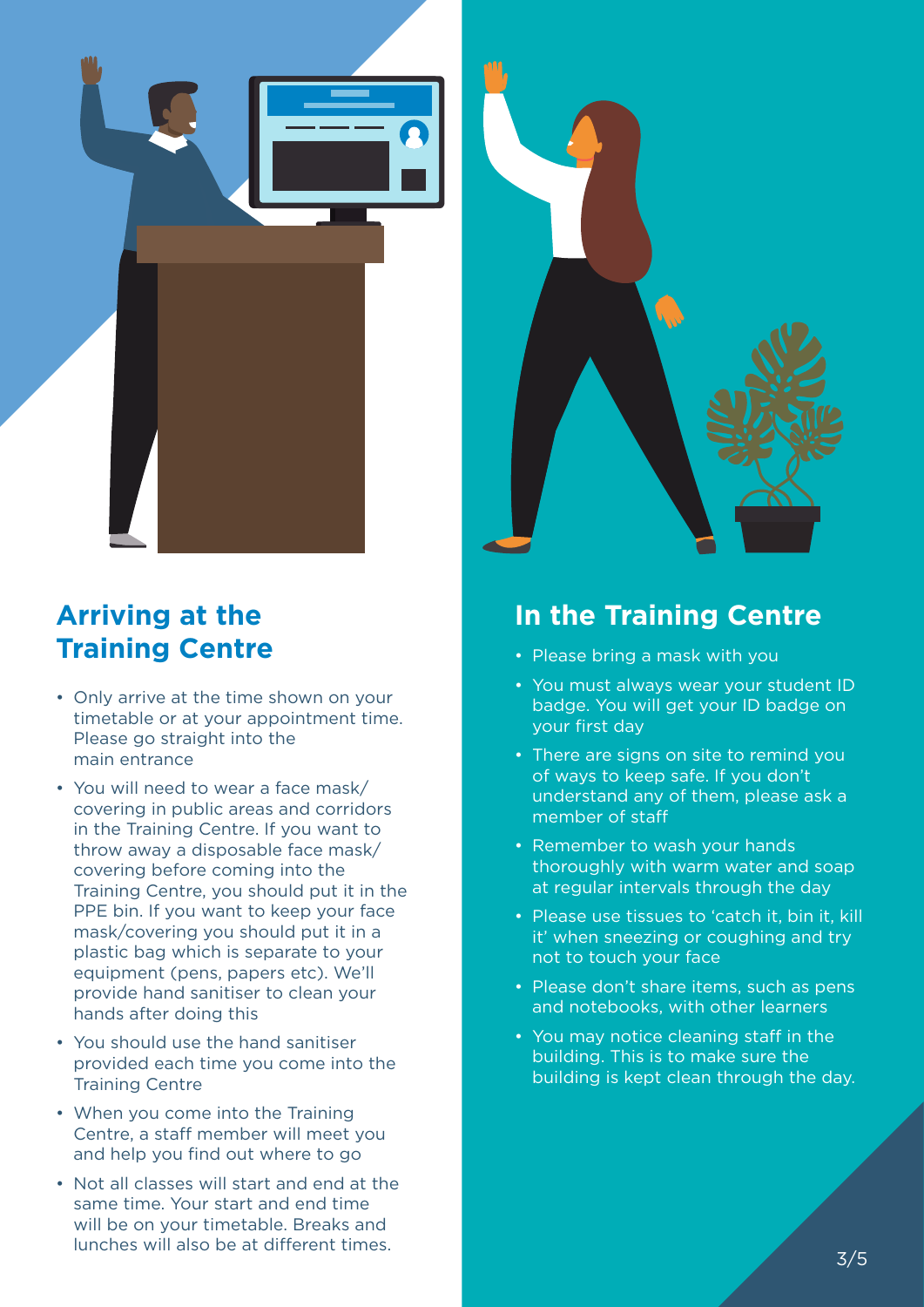

#### **Lessons or workshops**

- Only go into rooms you are meant to be in. You will be shown to the right room by a member of staff
- Use the hand sanitiser when entering and leaving the classroom
- We'll provide tissues and hand sanitiser in each room. Used tissues should always be put in the bins provided
- Please do not move chairs, tables or IT equipment. Leave them where you find them
- To cut down on the number of people touching surfaces only a member of staff will be allowed to open/close windows. Generally windows and doors will be kept open, so you may need to bring warm clothes on colder days
- The cleaning staff have cleaned all classrooms. You can help to keep things clean and safe by wiping your desk and any IT equipment with the cleaning products provided when you come into the room and when you leave
- Remember to bring the things you need for your lessons – don't borrow or touch anything belonging to others
- If your lesson needs you to use equipment, we will provide this for your own use. This equipment will not be shared
- We will wipe any IT equipment with approved cleaning solutions after each session.